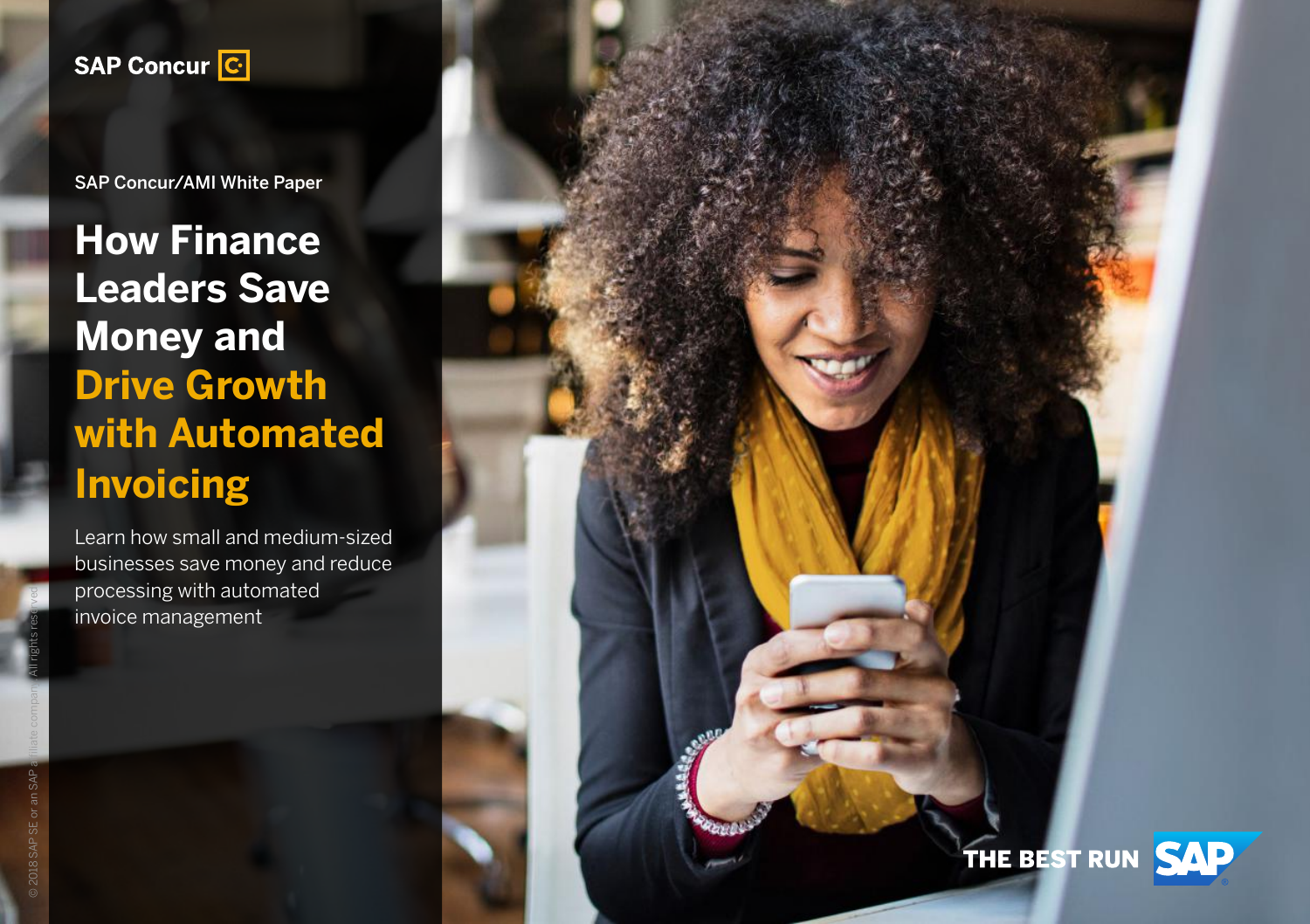# **Why Read This Guide?**

## A quick note to business leaders

**Invoice management is harder than ever.** Your employees are becoming more mobile. You're working with more vendors. And you've got endless invoices to track and manage. For you, that all adds up to more hours, more effort, more expense, and more pain.

Our team at SAP Concur was curious about how your peers are working through these challenges, so we commissioned AMI-Partners to find out.

In conversations with 420 companies across five countries, AMI discovered that automating invoicing gives you a precise picture of how money is flowing through your organization. Automation is a simple way to become more efficient, lower expenses, and lift employee satisfaction.

Here are some of the study highlights:

- Automation directly impacts the bottom line. Invoice solution users are saving more than \$34,000 annually, or \$1,100 for every 100 invoices processed.
- Time savings open opportunities for growth. Invoice management users reported a 16% time reduction. This saved time is being used to analyze spending trends, find cost saving opportunities, and learn and apply new solution features – all of which support business expansion goals.
- Improved data visibility. Accounting and finance teams have better visibility into company cash flow and are more strategic about financial management. More than half (54%) of companies find that improved analytics is an important benefit of an automated solution.
- Automation is good for morale. 46% of companies using automated invoicing found that increased employee satisfaction was a key benefit of implementation.

Yes, these are complex times. But the upshot is that companies are solving invoicing problems through automation and increased visibility.

And when they do, they find more opportunities to focus on growth and improving the business.

I hope the insights in this guide help you better meet your invoicing challenges.





**\$34,000** Average annual savings after implementing invoicing solutions





AMI surveyed key financial decision makers in 420 small and medium-sized businesses (SMBs) with 1–999 employees across 5 countries (Australia, Canada, Japan, the United Kingdom, and the United States) and 5 industries (financial services, manufacturing, professional business services, retail, and technology solution providers) to gain insights into their practices to manage spend. The respondents included both current users and non-users of automated invoice solutions. The surveys were supplemented with in-depth interviews of firms using SAP Concur.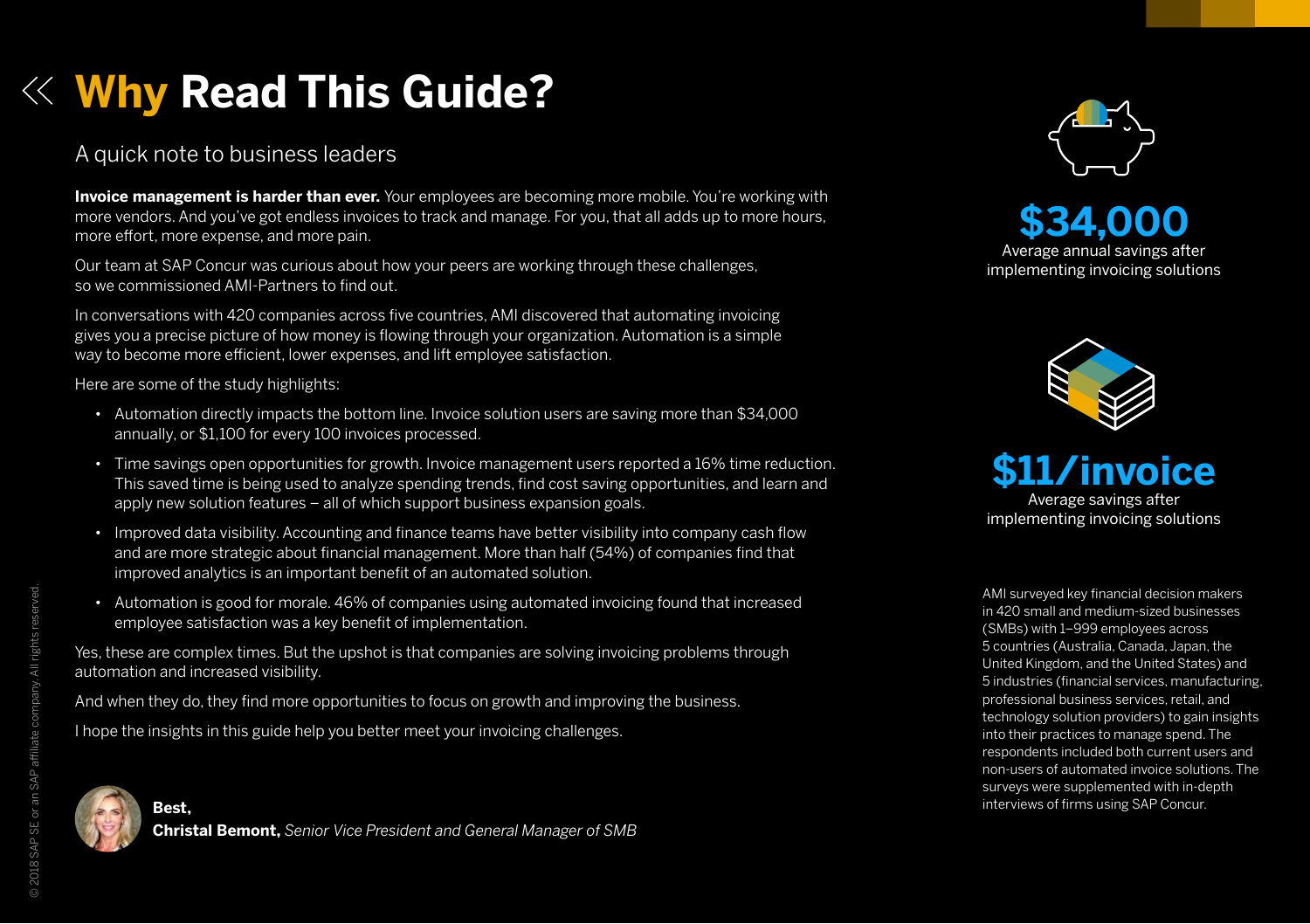# **Table of Contents**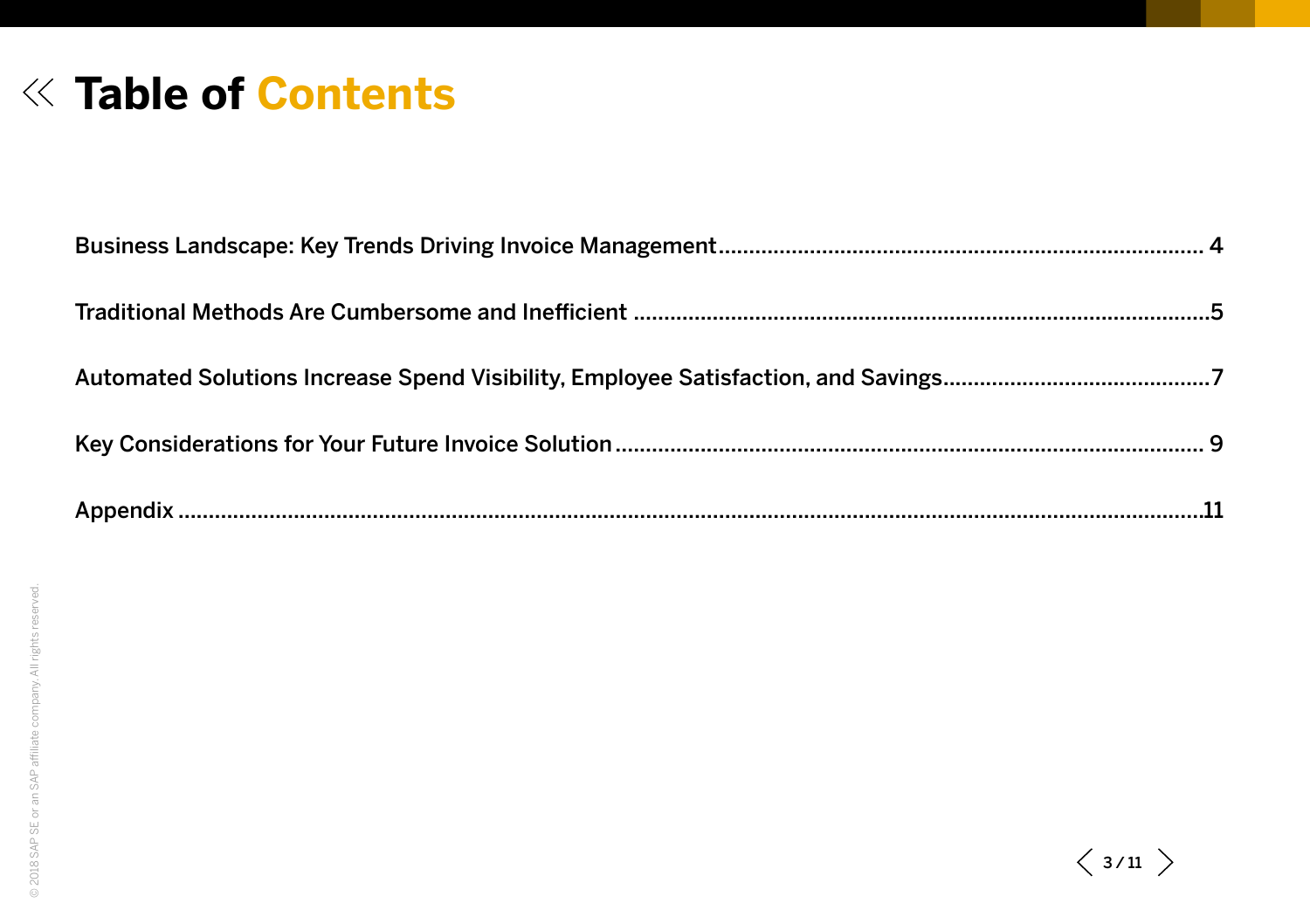# <span id="page-3-0"></span>**Business Landscape: Key Trends Driving Invoice Management**

### **Processing invoices from multiple suppliers**

The typical firm (the average firm size for this study was ~260 employees) is working with 190 suppliers/ vendors and processing over 156 invoices per month – or 28 invoices for each Accounts Payable employee. On average, accounting/finance staff spend 14% of their time each week processing invoices – more than five hours per accounting/ finance employee per week. We will see that teams using automated solutions spend significantly less time processing invoices.

## **Overarching business pressures and goals abound**

The top issues firms are grappling with include pressure to reduce pricing, improve productivity, support geographically dispersed workforces, and manage restricted cash flow.

64% of businesses indicate that reducing operating expenses is a strategically important goal. Over half of the firms cited that leveraging technology to reduce costs and increasing efficiency/ productivity are important objectives. Inefficient finance processes can impact all facets of an organization, so firms using a manual process to manage spending may find themselves at a disadvantage when it comes to meeting business goals and overcoming general challenges.







Average percent of accounting/finance staff time spent processing invoices per week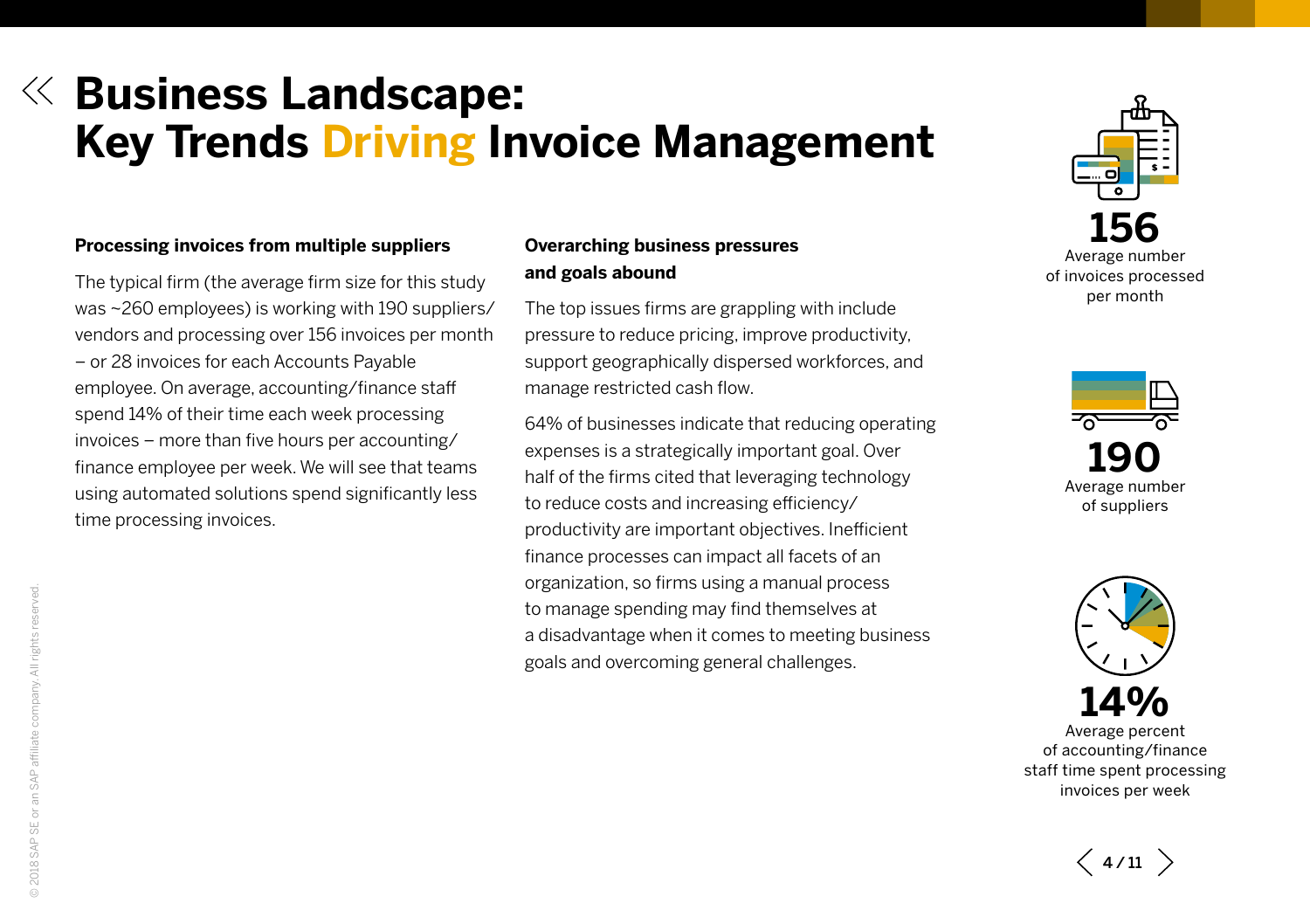# <span id="page-4-0"></span>**Traditional Methods Are Cumbersome and Inefficient**

Organizations lacking the proper tools come face-to-face with a myriad of challenges. Finance decision makers rated various pain points related to manual invoice management. Businesses commonly experienced the following issues prior to automating:

### **Cumbersome processes**

Most respondents (69%) were put off by the general inefficiency and laborious nature of manual solutions. This was at the top of the list of challenges for nearly every industry tracked.

### **Difficulty tracking spending trends and behaviors**

The ability to track spending is a cornerstone of sound corporate accounting. Even small firms can miss cash flow issues if spending cannot be easily tracked. 60% of firms indicated that tracking was a challenge prior to automation.

#### **Incomplete documentation (e.g., invoices)**

Nothing slows down the payment process like missing paperwork. Many organizations (56%) reported this as a key challenge. Moving away from manual processes can eliminate the issue of missing documentation and the need for paper-based filing.

Other pain points included late reporting, problems with multiple data entries, and lack of visibility into payment data and cash flow.

Traditional processes for managing company spend can also create compliance issues for regulated industries.

"As a registered investment advisor, most expenses need to be coded and billed to various legal entities, and there wasn't a structured way to track how those codes were being captured. Each invoice could have 10, 15, or 20 codes that needed to be allocated, so it was really hard to communicate that coding in an easy way to the accounting team."

– Director of management operations, small financial services firm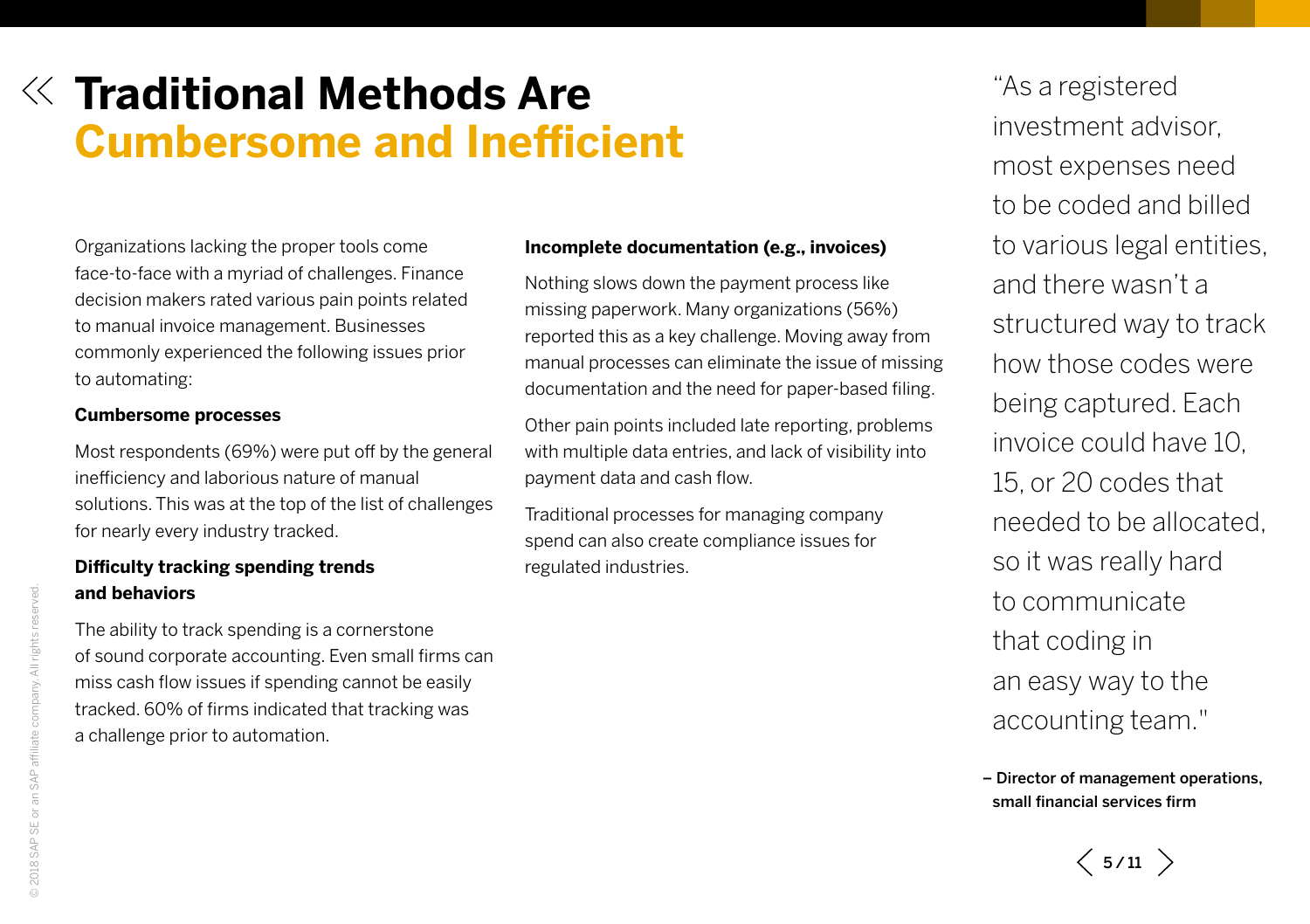

## **Why some organizations are skeptical of automated solutions – and why they shouldn't be**

Despite all the challenges faced by firms using a manual process, the decision to automate is not always cut-and-dried. Organizations accustomed to doing business a certain way may find it burdensome to introduce a new process, particularly if the business is succeeding. Because of misperceptions, and in some cases a fear of the unknown, firms may feel that it's easier to leave existing processes in place rather than risk introducing a potentially costly and complex solution. A subset of the firms surveyed for this study were no different.

Firms still relying on manual processes to manage spending indicated that the key inhibitor to automating is a perceived lack of IT expertise needed for implementation. Also ranking high on the list of barriers is the general feeling that an automated solution would not benefit the company. Retailers using manual processes were more likely than other industries to state that the cost of automated invoicing is too high to justify implementation.

Non-users that are hesitant to make the leap to an automation solution generally feel that they lack the capability, bandwidth, or resources necessary to roll out an invoice solution. However, implementing an automated system does not have to be an overwhelming ordeal for SMBs. It can be a straightforward process that requires only basic IT support, depending on the size and complexity of the organization. Even with larger firms, good solution providers will offer hands-on, continuous support from start to finish.

One key decision maker highlighted the simplicity of switching to SAP Concur, as well as the continued ease of use:

"New hires are loaded in the system, I can train them pretty easily, and they can go out and do their jobs," reported the travel and expense manager of a large technology solution provider.

While it is important that firms be aware of the costs of automation, hesitant firms should not underestimate the potential long-term savings a well-guided solution can generate. In addition to cost savings, there are a variety of benefits that are tougher to quantify but can have a significant impact on the overall business.

"Our old process was very manual. Stuff being lost. Payments not processed on time. About seven people had to touch a piece of paper to process one payment. Lots of time involved to approve expense reports. All the challenges that you face before you try to automate."

– Fleet manager, large manufacturing construction firm

© 2018 SAP SE or an SAP affiliate company. All rights reserved.

an SAP

2018 SAP SE or

company. All rights re

served.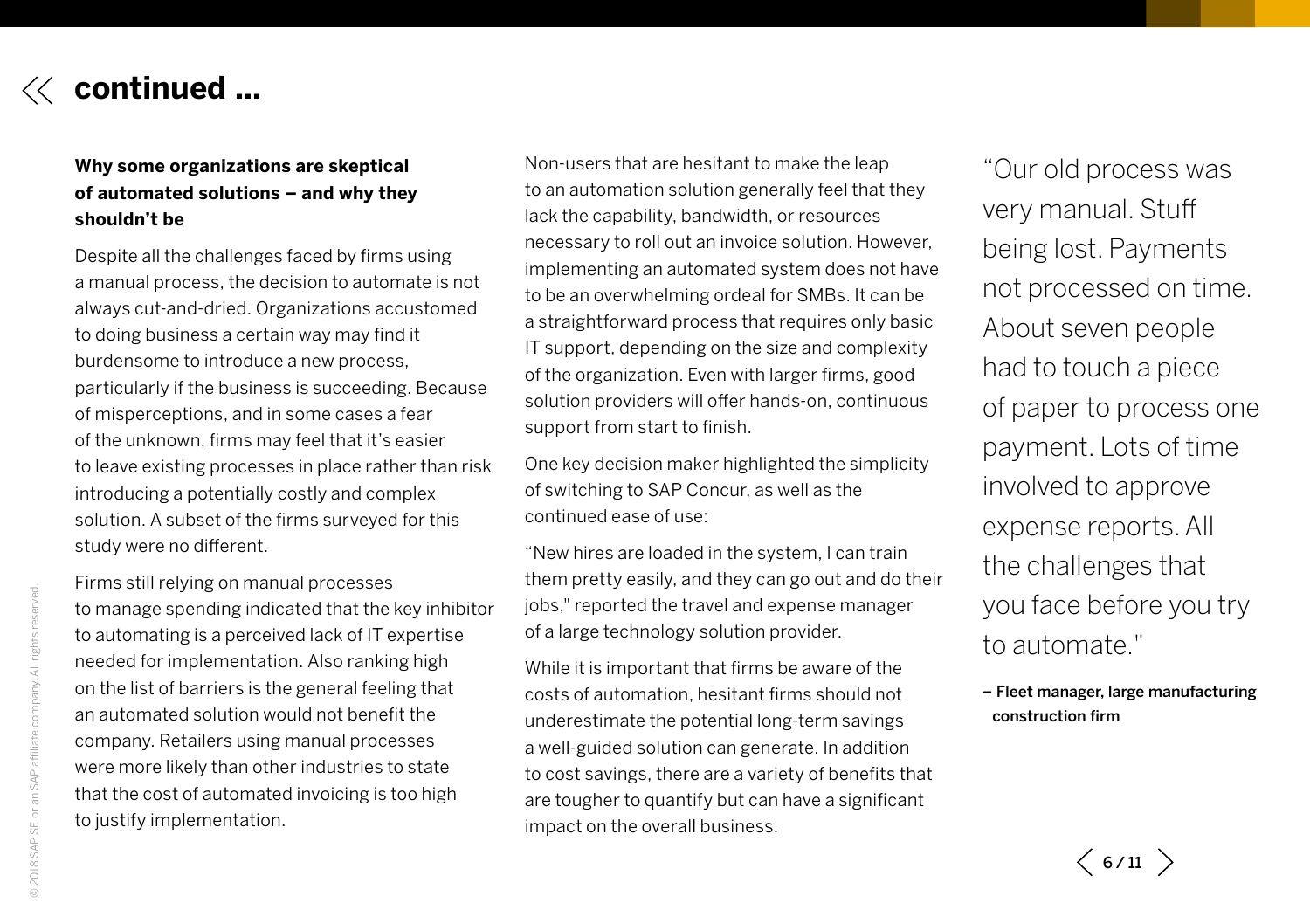# <span id="page-6-0"></span>**Automated Solutions Increase Spend Visibility, Employee Satisfaction, and Savings**

SMBs are increasingly embracing the cloud, and this trend is reflected in the way firms are adopting invoice solutions.

Mobile access is an important feature of automated solutions. 58% of invoice solution users indicated that employees access the application on mobile devices (tablets/smartphones). This trend will grow as the workforce continues to decentralize.

There is no denying the advantages of implementing an automated invoicing solution – the benefits to users are numerous and impactful. Automation helps firms overcome challenges and achieve positive business outcomes in a variety of ways.

## **Better data visibility**

Users of automated solutions are better able to track cash flow through the organization over time, thus facilitating decisions directly impacting bottom lines. Even as the number of reports grows, companies have more time to analyze data because less time is spent on processing.

# **Top pain points before automation**



**69% Cumbersome manual processes**  (e.g., filing, spreadsheets)



**Difficulty tracking** 



**60% spending trends and behaviors**

**56% Incomplete documentation**  (e.g., missing invoices)

"We are now able to better understand the total return on investment of working with a client, which helps us to manage workflow and gives us the ability to be more selective on the projects we work on."

– Director of company operations, small financial services firm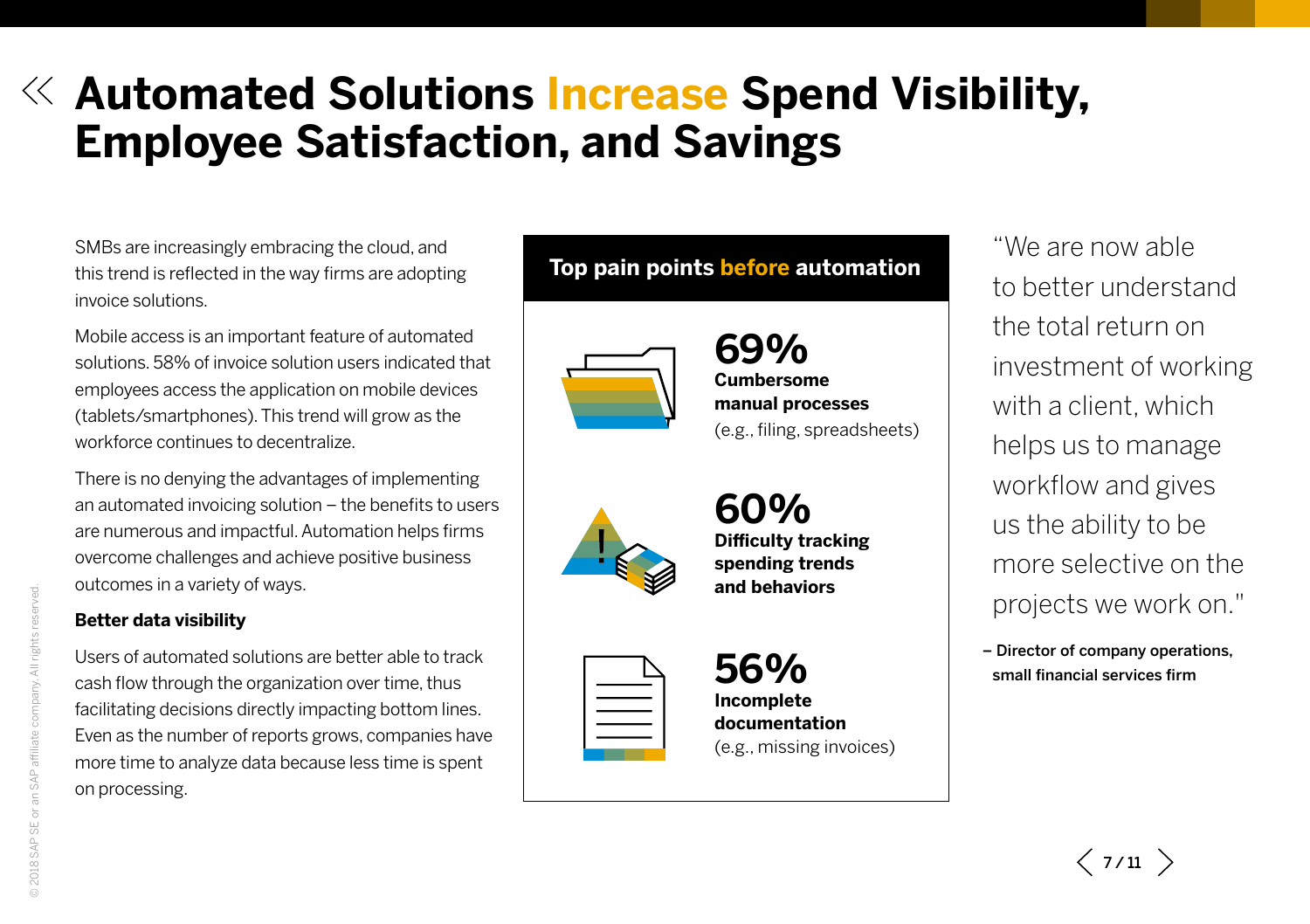

# **continued ...**

### **Improved compliance**

Automation alerts finance/accounting managers to compliance issues so they're better prepared for audits.

## **Scalability**

The time saving realized by adding an automated solution enables organizations to grow while maintaining the size of their accounting teams. A key decision maker within a large technology firm lauded the benefits of scalability afforded by SAP Concur: "As we continued to grow, the system just absorbed new employees. The accounting team has remained stable as the company has grown over the last three years."

### **Time and cost savings**

Among the most prominent benefits of invoice solutions are the time and cost savings. Companies implementing invoice management solutions saw an average of 16% time savings for accounting/ finance teams. This translates to about 40 hours per week for a team of five. The average annual savings was nearly \$34,000. Firms using Concur Invoice indicated that they are saving over \$39,000 annually. This is just the tip of the iceberg, as the director of management operations for a small financial services firm described:

"I have saved over 500 hours/year of my own time … we're talking north of \$70,000 per year, and that doesn't include anyone else. Because we outsource accounting, there is a very tangible cost to adding employees … we are easily saving another \$40,000–\$60,000 a year on administrative costs."

"When preparing for an audit, you have the peace of mind and comfort level that you'll find the documents that you need and not have to worry that there is a handful that are not filed or misfiled. No more egg on my face when dealing with auditors."

– Accounts payable manager, large technology solution provider

A 45-employee firm estimated **saving over \$110,000 per year** with SAP Concur.

"Using the system now allows us to pick up on lack of knowledge of certain policies. Now we have a better understanding of what is acceptable and what's not."

– Fleet manager, large manufacturing/construction firm

 $\langle 8/11 \rangle$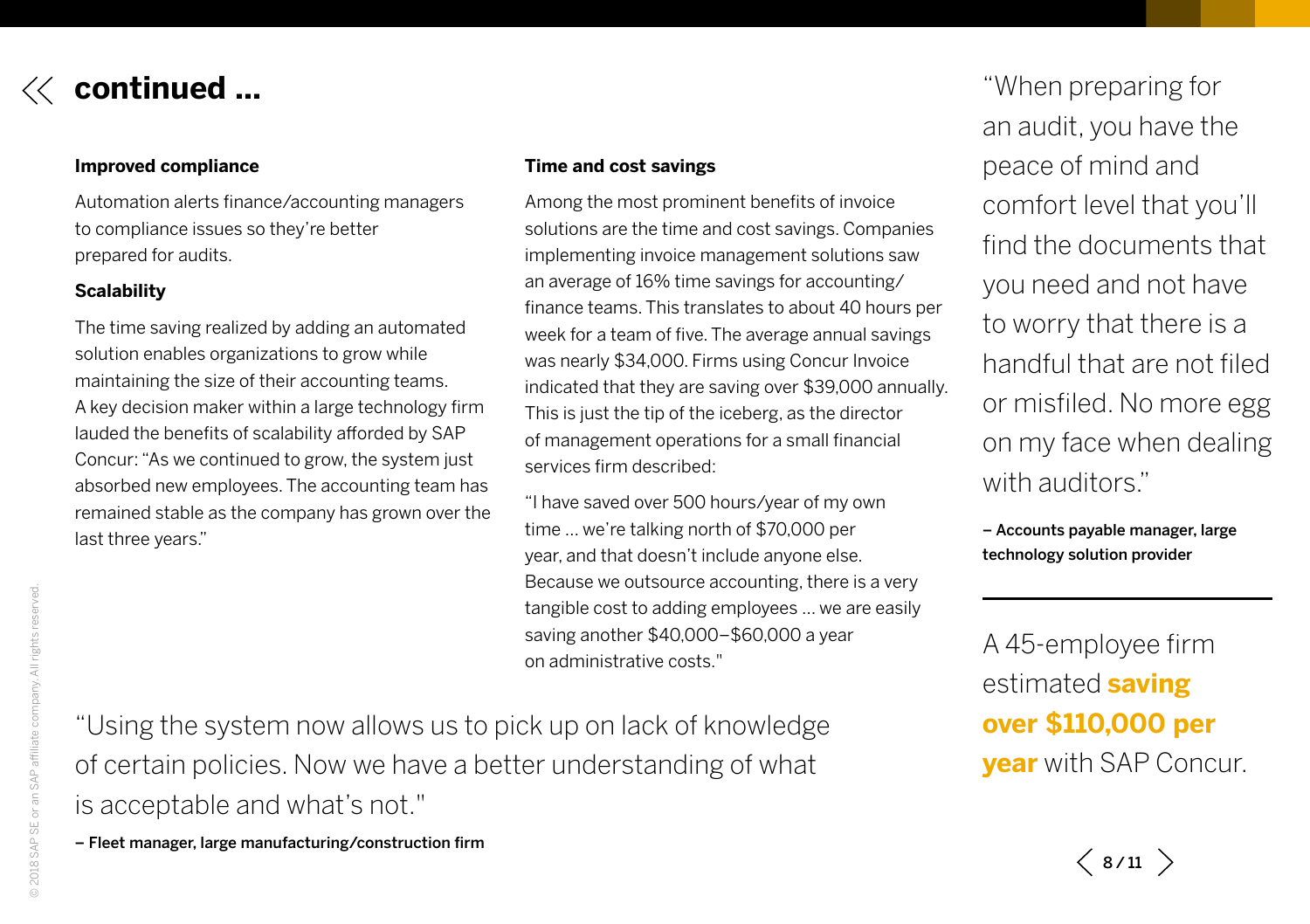# <span id="page-8-0"></span>**Key Considerations for Your Future Invoice Solution**

All organizations will encounter their fair share of hurdles when rolling out a new process. Even the most strategically sound execution will not be perfect, and some roadblocks may arise. The most common pain points for automated invoice solution users are employee training and employee adaptation to the new solution. These issues are often the result of a high degree of comfort with the status quo.

However, users of automated solutions typically find that the benefits far outweigh the costs. Moreover, many automation challenges can be mitigated by implementing a solution that provides a seamless user experience. Simplicity and an intuitive user interface can go a long way in fostering user buy-in and making the transition to automation smoother.

### **Brand selection criteria**

Selecting the right solution and the right mix of features can make all the difference in your experience with an automated solution. More than a third (35%) of firms planning to implement

an invoicing solution are considering SAP Concur. This was the top invoice management brand among firms considering future automation.

Firms indicated that their solution considerations are largely based on brand leadership as well as price. This is true across all sizes, industries, and countries. Customization to business processes is also very important among financial, professional services, and technology firms. In general, firms are turning to IT professionals and industry experts when making decisions. They also look at what their competitors are doing.

These considerations are important for all firms when deciding on an invoice solution. However, the decision to implement a new process is heavily dependent on the unique needs of the company.

### **Top selection criteria when considering a solution**



 $\langle$  9/11  $\rangle$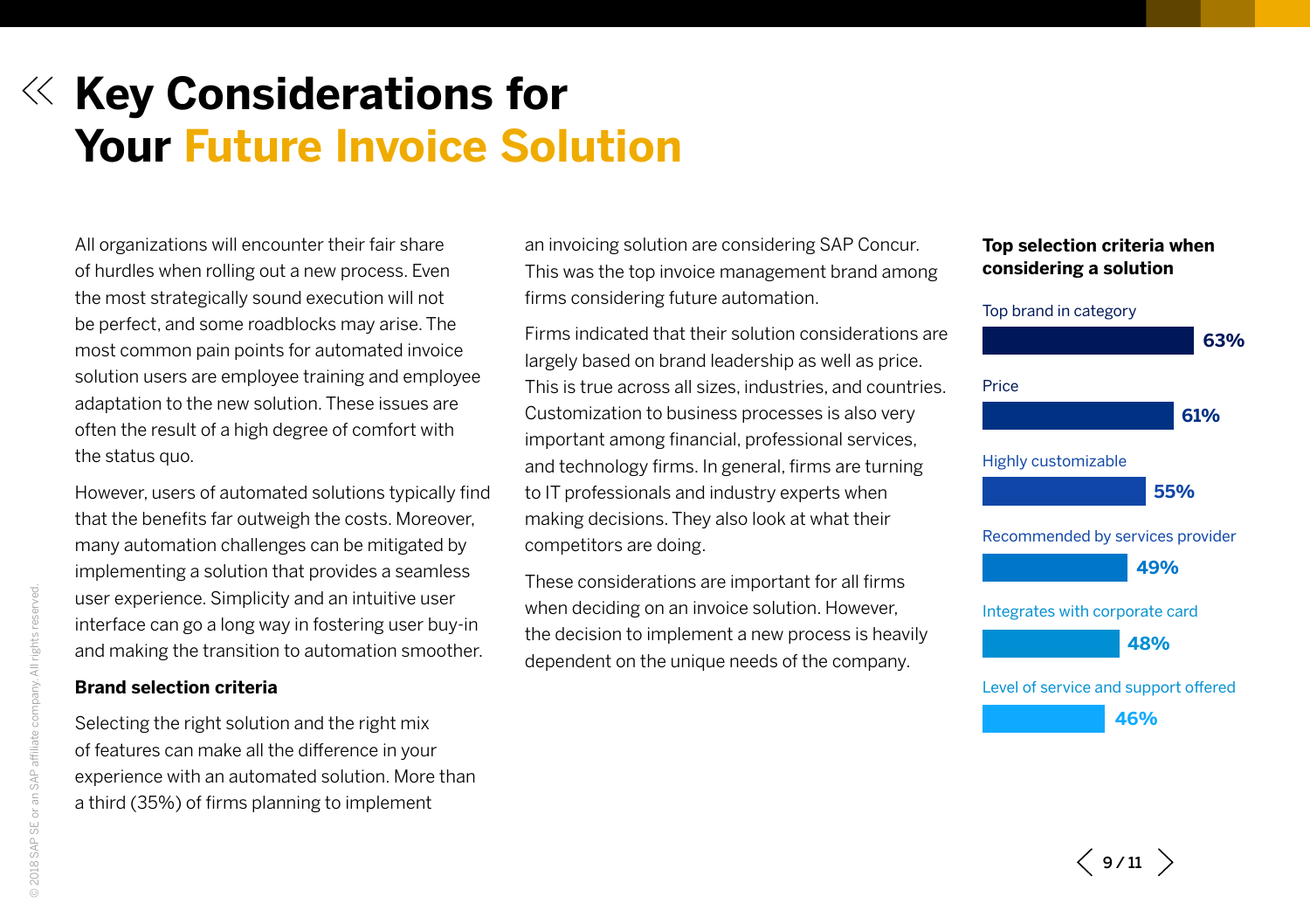

# **continued ...**

### **Final recommendations**

The time is ripe for firms to implement an automated invoicing solution. In today's rapidly changing business landscape, firms that don't take steps to update their invoicing processes will miss out on opportunities for growth and will struggle to compete. Managing operating expenses is an integral part of ensuring a company's success and is undoubtedly an impacting factor on a company's bottom line.

This guide has shown that automated solutions help firms expand operations while managing the size of their accounting/finance teams. Adopting an invoicing solution is a process that can be easily managed and can result in compounded advantages. The key to maximizing benefits is to integrate solutions, which allows for better visibility and more actionable decision making.

When considering an automated invoice solution, key decision makers should focus on the following features:

#### **Broad integration capabilities**

A well-planned integration of an invoice management solution can improve efficiency, bring down costs, and boost employee satisfaction in the long term.

The solution should align with a broader range of line of business solutions while providing a straightforward integration for invoicing. You will want to ensure that the solution integrates with your corporate card and can communicate with existing accounting/financial, ERP, and CRM solutions. Full integration is the pinnacle of a successful automated invoice solution.

#### **Accessible in the cloud and on mobile devices**

As the workforce becomes increasingly decentralized, this need will become ever more crucial. Allowing for key personnel to sign off on invoices while on the road saves time.

### **Strong customer support**

A firm that places a premium on the customer relationship will continuously seek to improve its products and services. Firms that have faced challenges with their automated solutions continue to express satisfaction when an effort is made to resolve issues. One respondent summarized the SAP Concur customer experience thusly: "I've seen in practice a truth in what they say: 'their customers drive their road map.' Their customer service really is excellent."

# **Considering SAP Concur?**

To learn more, contact us directly at

**[www.sap.com/contactsap](http://www.sap.com/contactsap)**

 $\langle 10/11 \rangle$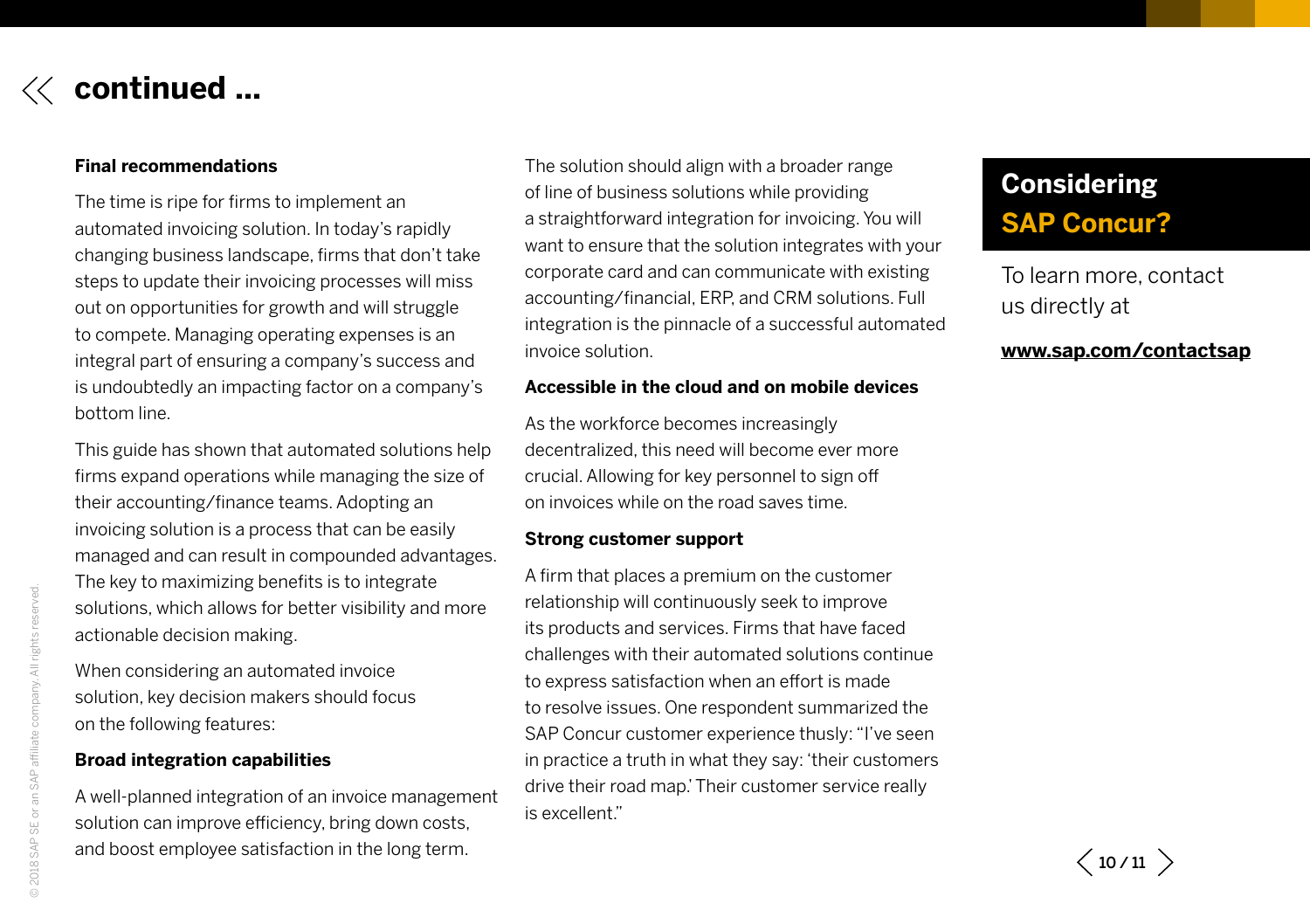# <span id="page-10-0"></span>**Appendix**

This guide was developed by AMI-Partners, a leading market advisory firm focused on SMB and enterprise technology solutions. The results are based on a comprehensive online survey of 420 organizations across 5 countries (Australia, Canada, Japan, the United Kingdom, and the United States). The companies surveyed were distributed by size as follows: 36% small business (1–99 employees), 43% medium businesses (100–499 employees), and 21% nationals (large mid-sized firms with 500–999 employees). The study focused evenly between

5 key industries (financial services, manufacturing, professional business services, retail, and technology solution providers) to uncover the unique challenges and pain points therein. The survey respondents consisted of both users (79%) and non-users (21%) of automated solutions to compare experiences and understand which factors prevent firms from automating. In addition to the online survey, AMI conducted in-depth interviews with key financial decision makers in charge of their companies' invoice management to supplement the survey findings.

| <b>Employee size</b> |            |            |
|----------------------|------------|------------|
|                      | Sample - N | Proportion |
| 1-99 employees       | 151        | 36%        |
| 100-499 employees    | 180        | 43%        |
| 500-599 employees    | 89         | 21%        |
| Total                |            | 100%       |

| <b>Countries</b> |            |            |
|------------------|------------|------------|
|                  | Sample - N | Proportion |
| U.S.             | 227        | 54%        |
| Canada           | 51         | 12%        |
| UK               | 48         | 11%        |
| Australia        | 47         | 11%        |
| Japan            | 47         | 11%        |
| Total            | 420        | 100%       |

| <b>Verticals</b> |  |  |  |  |
|------------------|--|--|--|--|
|                  |  |  |  |  |
|                  |  |  |  |  |
|                  |  |  |  |  |

|                                | Sample $- N$ | Proportion |
|--------------------------------|--------------|------------|
| Manufacturing                  | 90           | 21%        |
| Retail                         | 90           | 21%        |
| <b>Financial services</b>      | 84           | 20%        |
| Professional business services | 80           | 19%        |
| Technology solutions providers | 76           | 18%        |
| Total                          | 420          | 100%       |

#### **N-values1 by software category type**

|                                              | Sample - N | Proportion |
|----------------------------------------------|------------|------------|
| Currently use expense<br>management software | 236        | 56%        |
| Currently use invoice<br>management software | 162        | 39%        |
| Currently use travel<br>management software  | 101        | 24%        |